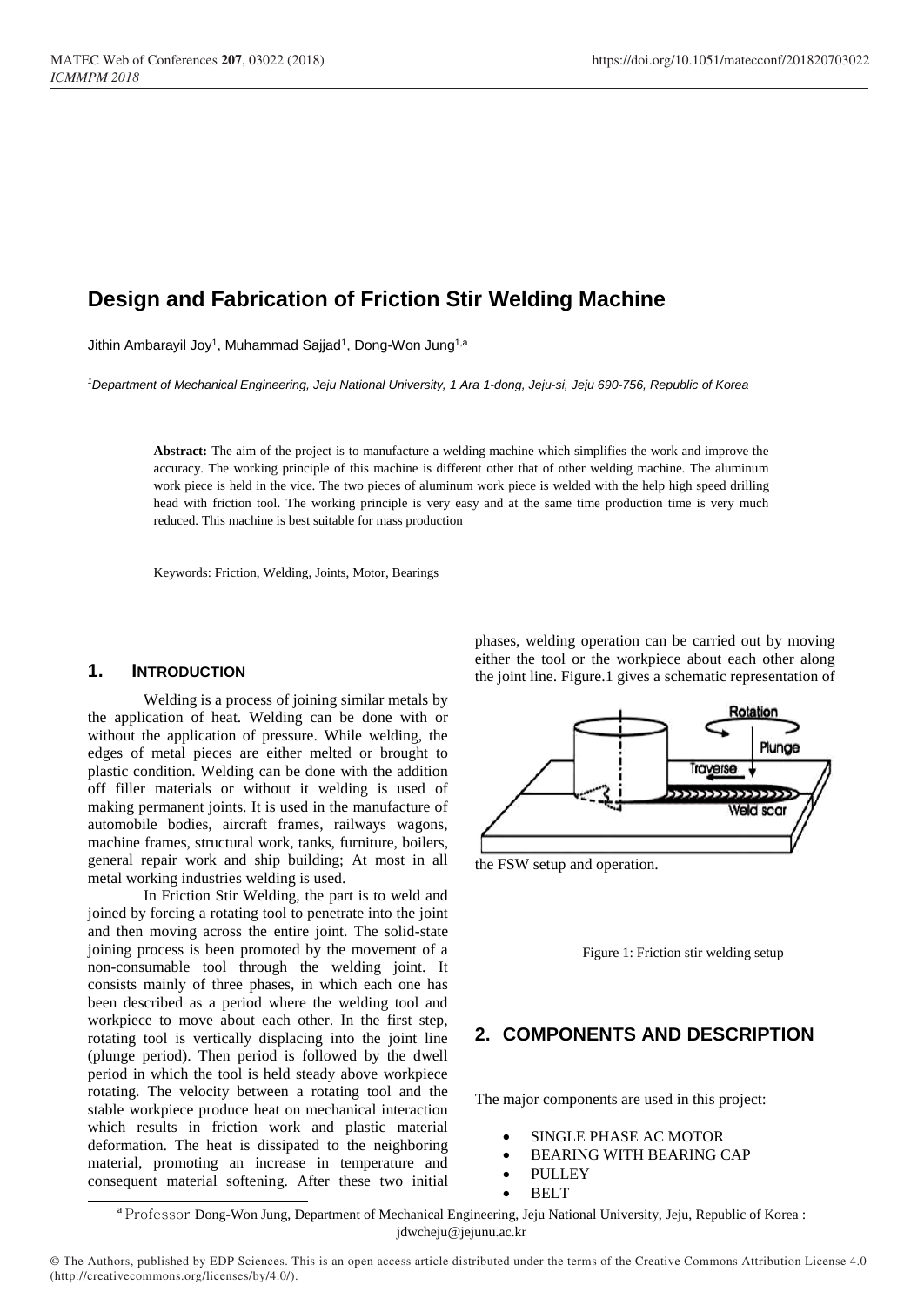#### **2.1** Single Phase Ac Motor

#### *2.1.1 Single Phase Induction Motor With Pulley*

This is used to drive the wheel by using two pulleys with belt drive mechanism. Because it has but a single alternating current source, a single-phase motor can only produce an alternating field: one that pulls first in one direction, then in the opposite as the polarity of the field switches. A squirrel-cage rotor placed in this field would merely twitch, since there would be no moment upon it. If pushed in one direction, however, it would spin.

The major distinction between the different types of single-phase AC motors is how they go about starting the rotor in a particular direction such that the alternating field will produce rotary motion in the desired direction. This is usually done by some device that introduces a phase-shifted magnetic field on one side of the rotor.



Figure 2: The performance curves of the four major types of single-phase AC motors

#### *2.1.2 Split-Phase Motors*

The split phase motor achieves its starting capability by having two separate windings wound in the stator. The two windings are separated from each other. One winding is used only for starting and it is wound with a smaller wire size having higher electrical resistance than the main windings. From the rotor's point of view, this time delay coupled with the physical location of the starting winding produces a field that appears to rotate.



Figure 3: Circuit diagram of Split – Phase Motor

The apparent rotation causes the motor to start. A centrifugal switch is used to disconnect the starting winding when the motor reaches approximately 75% of rated speed. The motor then continues to run on the basis of normal induction motor principles.



Figure 4: Split-phase motors

#### *2.1.3 Capacitor-Start Motors*

Capacitor start motors form the largest single grouping of general purpose single phase motors. These motors are available in a range of sizes from fractional through 3HP. The winding and centrifugal switch arrangement is very similar to that used in a split phase motor. The main difference being that the starting winding does not have to have high resistance. The addition of this capacitor produces a slight time delay between the magnetization of starting poles and the running poles. This moderately priced motor produces relatively high starting torque, 225 to 400% of full load torque. The capacitor start motor is ideally suited for hard to start loads such as conveyors, air compressors and refrigeration compressors. Due to its general overall desirable characteristics, it also used for many applications where high starting torque may not be required.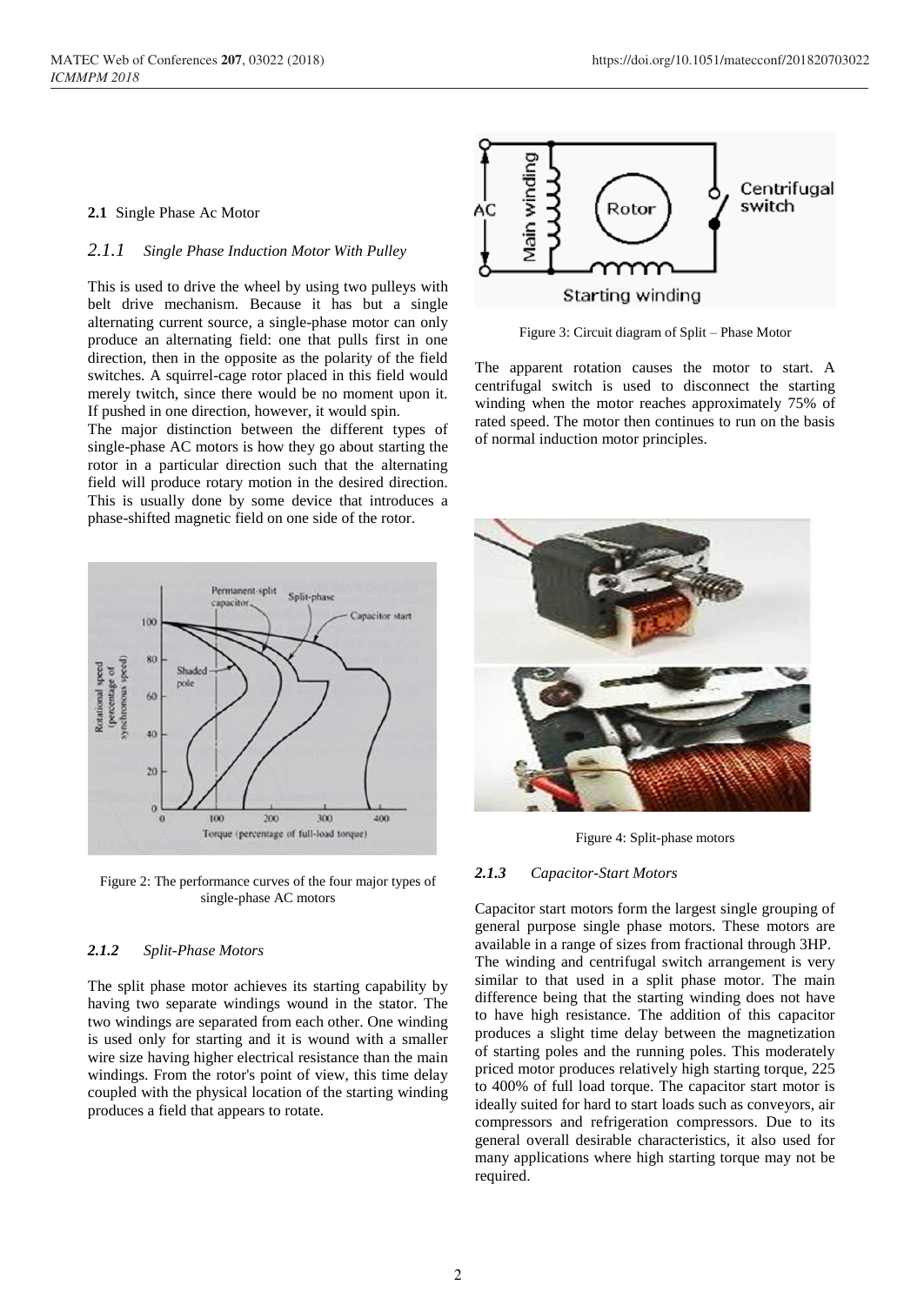

Figure 5: Circuit diagram of Capacitor-start motor

#### *2.1.4 Permanent-Split Capacitor Motors*

The starting torque is quite low, roughly 40% of full-load, so low-inertia loads such as fans and blowers make common applications. Running performance and speed regulation can be tailored by selecting an appropriate capacitor value. No centrifugal switch is required.



Figure 6: Circuit diagram of Permanent-Split Capacitor Motors

#### *2.1.5 Shaded-Pole Motors*

The shaded pole motor is the simplest of all single phase starting methods. In the shaded pole motor, the stator poles are notched and a copper short circuiting ring is installed around a small section of the poles. The shaded pole motor is simple and inexpensive, but has low efficiency and a very low starting torque. Speed regulation is poor, and it must be fan-cooled during normal operation. Shaded-pole motors are thus used in shaft-mounted fans and blowers, and also small pumps, toys, and intermittently used household items.

## **3. CONSTRUCTION AND TYPES OF BALL BEARINGS**

A ball bearing usually consists of four parts: an inner ring, an outer ring, the balls and the cage or separator. To increase the contact area and permit larger loads to be carried, the balls run in curvilinear grooves in the rings. The radius of the groove is slightly larger than the radius of the ball, and a very slight amount of radial play must be provided. The bearing is thus permitted to adjust itself to small amounts of angular misalignment between the assembled shaft and mounting. The separator keeps the balls evenly spaced and prevents them from touching each other on the sides where their relative velocities are the greatest. Ball bearings are made in a wide variety of types and sizes. Single-row radial bearings are made in four series, extra light, light, medium, and heavy, for each bore, as illustrated in Fig.  $1-3(a)$ , (b), and (c)



Figure 7: Types of Ball Bearings

The heavy series of bearings is designated by 400. Most, but not all, manufacturers use a numbering system so devised that if the last two digits are multiplied by 5, the result will be the bore in millimeters. The digit in the third place from the right indicates the series number. Thus, bearing 307 signifies a medium-series bearing of 35-mm bore. For additional digits, which may be present in the catalog number of a bearing, refer to manufacturer's details.



Figure 8: Conrad bearing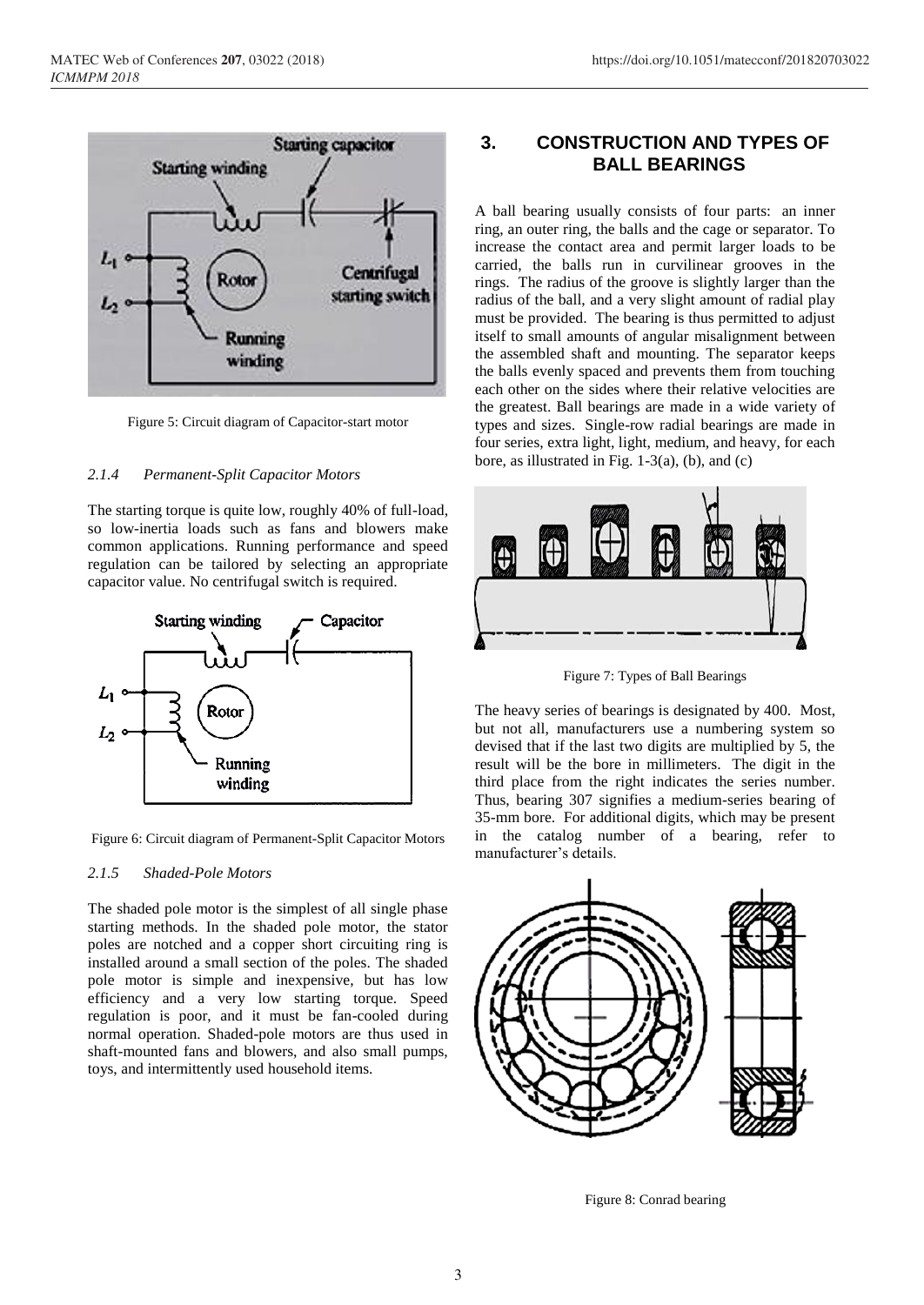Some makers list deep groove bearings and bearings with two rows of balls. For bearing designations of Quality Bearings & Components (QBC), see special pages devoted to this purpose. The radial bearing is able to carry a considerable amount of axial thrust.

However, when the load is directed entirely along the axis, the thrust type of bearing should be used. The angular contact bearing will take care of both radial and axial loads. The self-aligning ball bearing will take care of large amounts of angular misalignment. An increase in radial capacity may be secured by using rings with deep grooves, or by employing a double-row radial bearing. Radial bearings are divided into two general classes, depending on the method of assembly. These are the Conrad, or non-filling notch type, and the maximum or filling-notch type.

#### *3.1 Bearing With Bearing Cap*

The bearings are pressed smoothly to fit into the shafts because if hammered the bearing may develop cracks. In our project, the 6202 bearing with bearing cap is used. The bearings are pressed smoothly to fit into the shafts because if hammered the bearing may develop cracks. Bearing is made up of steel material and bearing cap is mild steel.

Ball and roller bearings are used widely in instruments and machines in order to minimize friction and power loss. While the concept of the ball bearing dates back at least to Leonardo da Vinci, their design and manufacture has become remarkably sophisticated. This technology was brought to its present state of p erfection only after a long period of research and development. The benefits of such specialized research can be obtained when it is possible to use a standardized bearing of the proper size and type.

### *3.1 Pulley*

There are two pulleys are used in our project. One is coupled with motor shaft and another one is coupled with spur gear shaft. These two pulleys are connected by belt drive.

#### *3.3 Belt*

This is used to transmit the power from one place to another place. In our project this is transmit power from motor to the spur gear. The belt drive mechanism is used for this project. This is used to transmit the power from the motor shaft to the brush shaft. The greater the shaft center distance, the more practical the use of chain and belt, rather than gears.

| https://doi.org/10.1051/matecconf/201820703022 |
|------------------------------------------------|
|------------------------------------------------|

| <b>Type</b>                                      | Roller<br>Chain         | <b>Tooth</b><br><b>Belt</b>              | <b>V</b> Belt                            | <b>Spur Gear</b>                                |
|--------------------------------------------------|-------------------------|------------------------------------------|------------------------------------------|-------------------------------------------------|
| Synchronization                                  | ⊚                       | ⊚                                        | X                                        | ⊚                                               |
| Transmission<br>Efficiency                       | ⊚                       | ⊚                                        | ×                                        | ⊚                                               |
| Anti-Shock                                       | Δ                       | O                                        | ⊚                                        | ×                                               |
| Noise/Vibration                                  | Δ                       | O                                        | ⊚                                        |                                                 |
| Surrounding<br>Condition                         | Avoid<br>Water.<br>Dust | Avoid<br>Heat,<br>Oil.<br>Water,<br>Dust | Avoid<br>Heat,<br>Oil.<br>Water,<br>Dust | Avoid<br>Water, Dust                            |
| <b>Space Saving</b><br>(High Speed/<br>Low Load) |                         | ⊚                                        | $\bigcirc$                               |                                                 |
| <b>Space Saving</b><br>(Low Speed/<br>High Load) | Compact                 | Heavy<br>Pulley                          | Wider<br>Pulley                          | Less<br>Durability<br>Due to Less<br>Engagement |
| Lubrication                                      | Required                | 0<br>N <sub>o</sub><br>Lube              | ⊚<br>N <sub>o</sub><br>Lube              | Required                                        |
| Layout<br>Flexibility                            | ⊚                       | O                                        | Δ                                        | ×                                               |
| <b>Excess Load</b><br>onto Bearing               | ⊚                       | Δ                                        |                                          | ⊚                                               |
|                                                  | ര<br>Excellent          | <sup>J</sup> Good                        | ⊾Fair                                    | P <sub>oor</sub>                                |

Table 1: Comparison of Roller chain, Tooth belt, V belt, Spur gear

Conveyor systems use chains, belts, or rollers, depending on the application. The general guidelines for suitability are shown in below Table.

Belt conveyors are most suitable for large-volume movement of bulk materials. Except for this situation, chains, belts, and rollers are generally difficult to compare in terms of capacity, speed, or distance of conveyance of unit materials.

NOTE: In this discussion, bulk materials refer to items like grain or cement that may shift during conveyance. Unit materials, such as automobiles or cardboard, are stable when conveyed.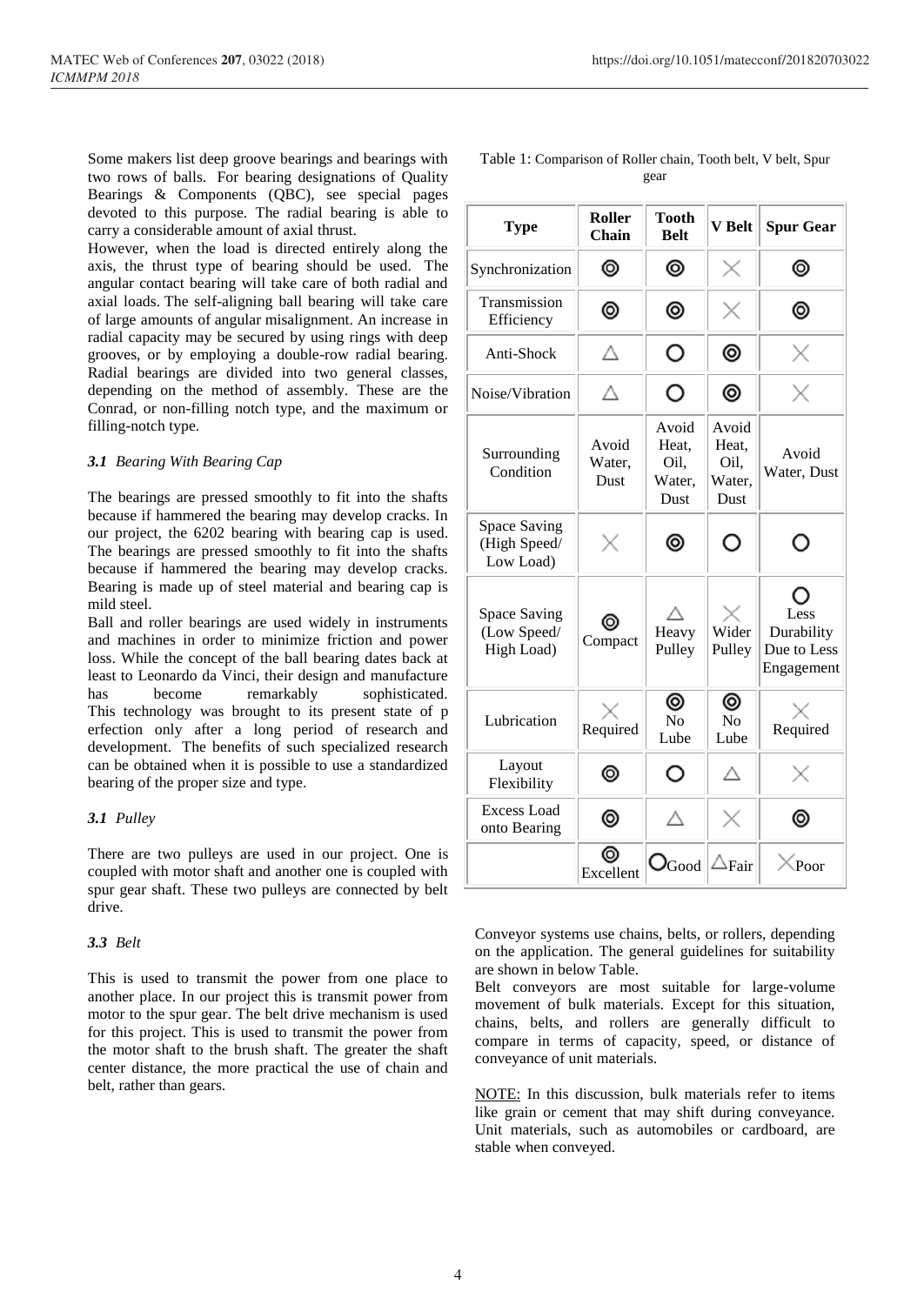|  | Table 2: Conveyor Type |
|--|------------------------|
|--|------------------------|

| Conveyor<br><b>Type</b>                       | <b>Chain</b>                    | <b>Belt</b>                                    | Roller |
|-----------------------------------------------|---------------------------------|------------------------------------------------|--------|
| <b>Bulk Handling</b>                          | ⊚                               | 0                                              |        |
| <b>Unit Handling</b>                          | ⊚                               | Only<br>for<br>light<br>conveyor               | ⊚      |
| in<br>Dust<br>Conveying<br><b>Bulky Goods</b> | ⊚                               | $\mathcal{J}_{\text{for closed}}$<br>conveyor) |        |
| Space Required Small                          |                                 | Large                                          | Large  |
|                                               | $\mathbf{p}_{\text{Excellent}}$ | Good                                           |        |

### **4. DESIGN CONCEPT**

#### *4.1 CAD/CAE*

 Computer aided design or CAD has very broad meaning and can be defined as the use of computers in creation, modification, analysis and optimization of a design. CAD/CAE is employed in numerous industries like manufacturing, automotive, aerospace, casting, mold making, plastic, electronics and other general-purpose industries. It is used for the complete modelling, analysis and manufacturing of products. The design and development of products, which took years in the past to complete, is now made in days with the help of high-end CAD/CAE systems. The main advantage of using Cad is we create the model before the manufacturing of the product, which is the easy and economical way to get the perfect product.

#### *4.2 Modeling*

 Model is a Representation of an object, a system, or an idea in some form other than that of the entity itself. Modeling is the process of producing a model; a model is a representation of the construction and working of some system of interest. A model is similar to but simpler than the system it represents. One purpose of a model is to enable the analyst to predict the effect of changes to the system. On the one hand, a model should be a close approximation to the real system and incorporate most of its salient features. On the other hand, it should not be so complex that it is impossible to understand and experiment with it. A good model is a judicious tradeoff between realism and simplicity. Simulation practitioners recommend increasing the complexity of a model iteratively. An important issue in modeling is model validity. Model validation techniques include simulating

the model under known input conditions and comparing model output with system output. Generally this model which is intended for a simulation study, is a mathematical model developed with the help of solid works.



Figure 9: Model view of friction stir welding machine



Figure 10: sketch of friction stir welding machine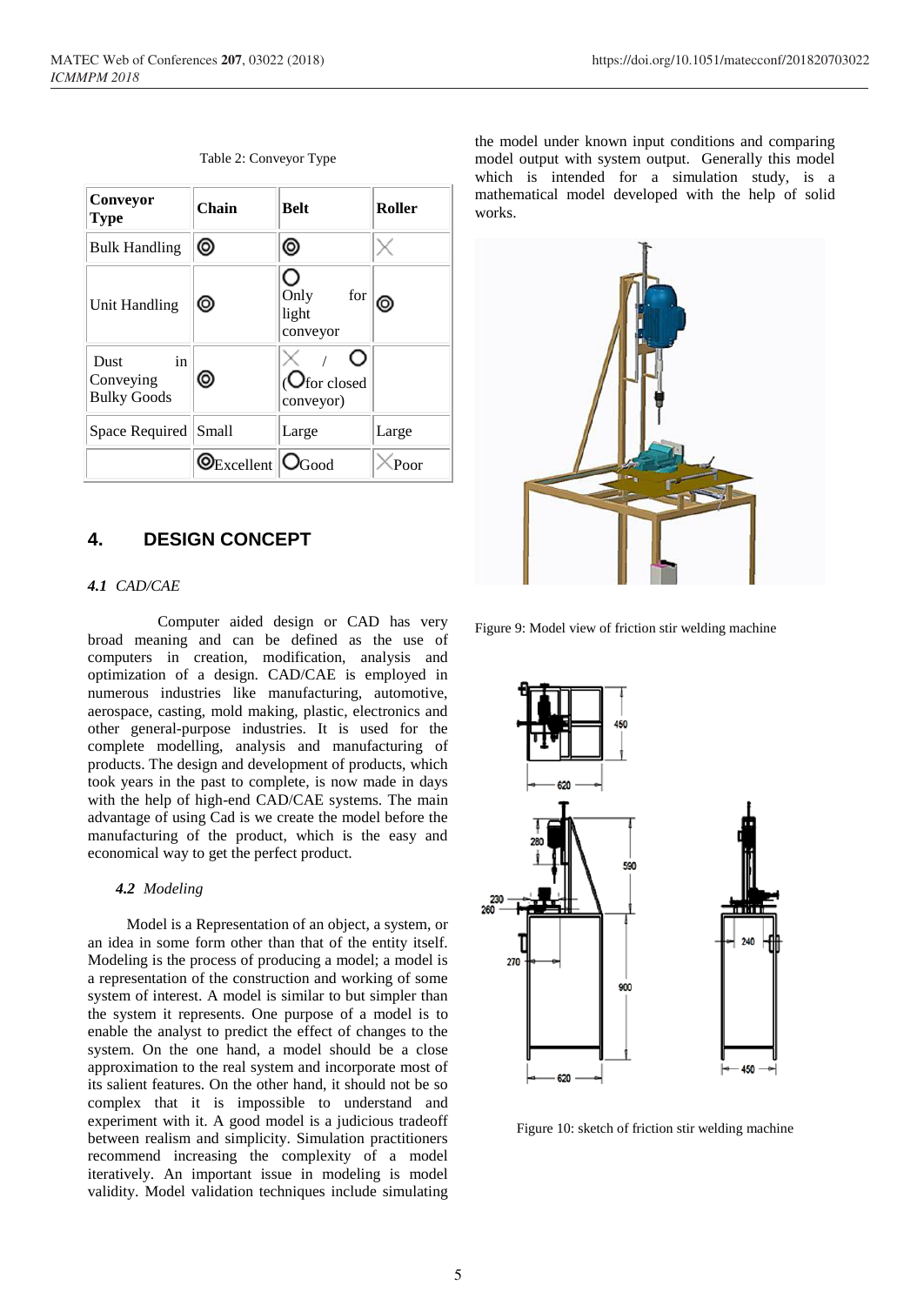

Figure 11: Components of friction stir welding machine

## **5. FABRICATION OF THE UNIT**

The fabrication of unit consist of almost all the standard welding processes such as welding, fitting, assembling etc..

The unit necessitates the manufacturing of following parts.

- ❖ Vertical Movable bed
- ❖ Horizontal Moving Bed
- ❖ Vice
- ❖ Friction Tool
- ❖ Motor
- ❖ Frame stand

The components manufactured in process involved in manufacturing in detail in the report else. The manufacturing and assembly of this arrangement is made as rigid as possible.

#### *5.1 Vertical Movable Bed (Upper Arm)*

Upper arm is also called as movable Bed. As the arm can move up and down, it is called as movable arm. The upper arm is connected to the frame stand. The motor is fixed on this moving bed with suitable bolt and nut arrangement.

#### *5.2 Horizontal Moving Bed (Lower Arm)*

Horizontal moving bed also called as Lower arm. As the arm can move linear it is called as movable arm. The lower arm is connected to the frame stand. The vice is fixed on this moving bed with suitable bolt and nut arrangement.

#### *5.3 Vice*

The vice is found over the base of the machine and from the bottom of the moving bed. This type of vice is used to hold the work piece in a straight manner as well as in a tilted manner. Such a way the jaws are found in the vice. The various part of the vice is supporting jaw, screw rod with self-tilting jaw.

#### *5.5 Supporting Jaw*

It is found on the either end of the vice which is fixed on the base plate by the help of bolt and nut. Its supports the work piece can be moved of max angle fixing the jaw the work piece to be cut is placed to an angle whose edge. Handle is rotated the self-tilting jaw, when approaches the other side of the work piece automatically moves to angle and grips the work piece.

#### *5.1 Friction Tool*

Friction tool is made up of mild steel. It is fixed to the three phase induction motor which is held on the vertical moving bed.

### **6. MOTOR**

#### *6.1 Three-phase AC induction motors*

Disassembled 250W motor from a washing machine, the 12 stator windings are in the housing on the left. Next to it is the "squirrel cage" rotor on its shaft.

Where a poly-phase electrical supply is available, the three-phase (or poly-phase) AC induction motor is commonly used, especially for higher-powered motors. The phase differences between the three phases of the poly-phase electrical supply create a rotating electromagnetic field in the motor.

Through electromagnetic induction, the rotating magnetic field induces a current in the conductors in the rotor, which in turn sets up a counterbalancing magnetic field that causes the rotor to turn in the direction the field is rotating. The rotor must always rotate slower than the rotating magnetic field produced by the poly-phase electrical supply; otherwise, no counterbalancing field will be produced in the rotor.

Induction motors are the workhorses of industry and motors up to about 500 kW (670 horsepower) in output are produced in highly standardized frame sizes, making them nearly completely interchangeable between manufacturers (although European and North American standard dimensions are different).

Very large synchronous motors are capable of tens of thousands of kW in output, for pipeline compressors, wind-tunnel drives and overland convertor systems.

There are two types of rotors used in induction motors.

#### *6.2 Squirrel Cage rotors*

Most common AC motors use the squirrel cage rotor, which will be found in virtually all domestic and light industrial alternating current motors. The squirrel cage takes its name from its shape - a ring at either end of the rotor, with bars connecting the rings running the length of the rotor. It is typically cast aluminum or copper poured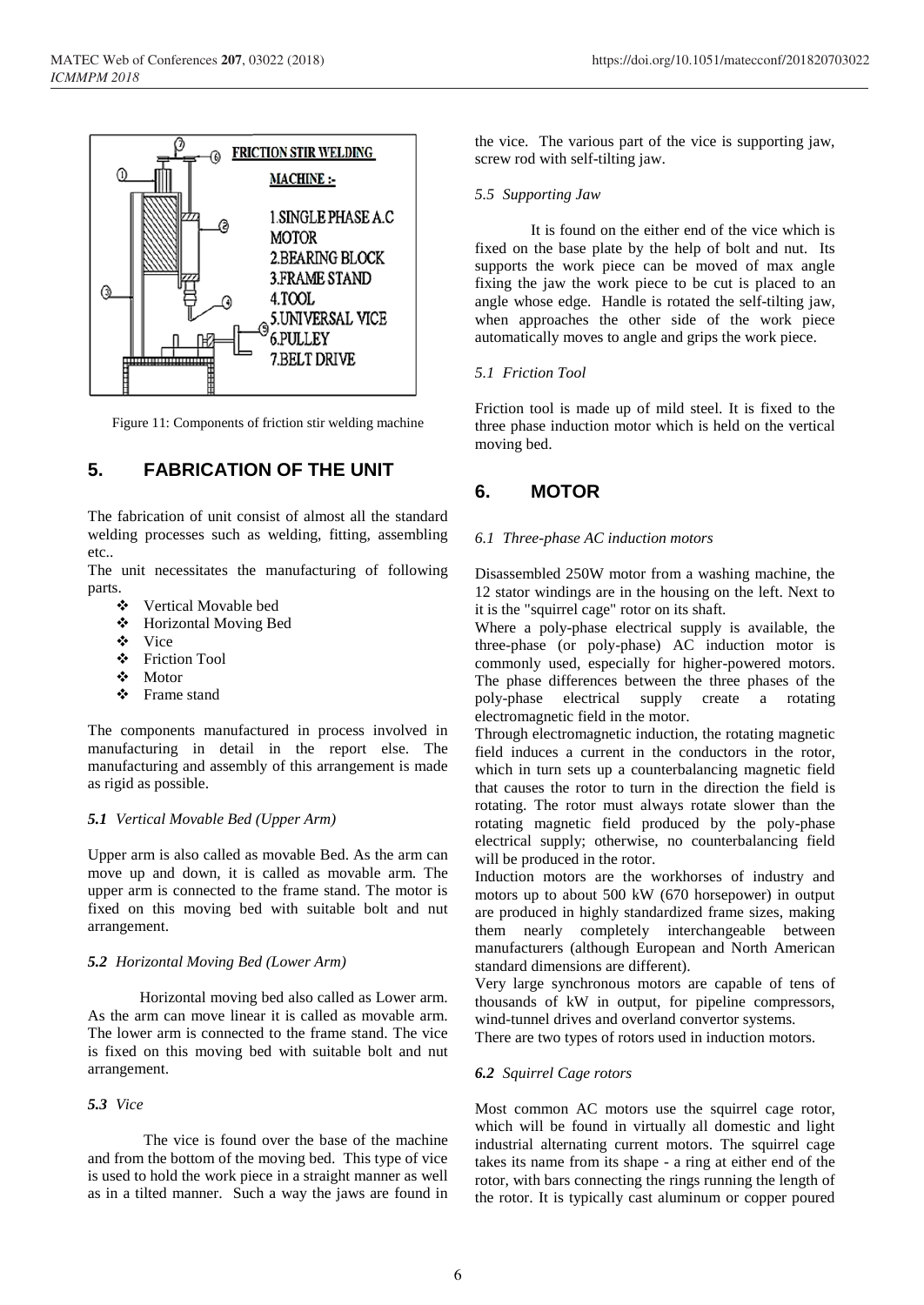In operation, the squirrel cage motor may be viewed as a transformer with a rotating secondary - when the rotor is not rotating in sync with the magnetic field, large rotor currents are induced; the large rotor currents magnetize the rotor and interact with the stator's magnetic fields to bring the rotor into synchronization with the stator's field. An unloaded squirrel cage motor at synchronous speed will consume electrical power only to maintain rotor speed against friction and resistance losses; as the mechanical load increases, so will the electrical load - the electrical load is inherently related to the mechanical load. Furthermore, a stalled squirrel cage motor (overloaded or with a jammed shaft) will consume current limited only by circuit resistance as it attempts to start. Unless something else limits the current (or cuts it off completely) overheating and destruction of the winding insulation is the likely outcome. Virtually every washing machine, dishwasher, standalone fan, record player, etc. uses some variant of a squirrel cage motor.

#### *6.3 Wound Rotor*

An alternate design, called the wound rotor, is used when variable speed is required. In this case, the rotor has the same number of poles as the stator and the windings are made of wire, connected to slip rings on the shaft.

Compared to squirrel cage rotors, wound rotor motors are expensive and require maintenance of the slip rings and brushes, but they were the standard form for variable speed control before the advent of compact power electronic devices. Transistorized inverters with variablefrequency drive can now be used for speed control, and wound rotor motors are becoming less common. (Transistorized inverter drives also allow the moreefficient three-phase motors to be used when only singlephase mains current is available, but this is never used in household appliances, because it can cause electrical interference and because of high power requirements.) Several methods of starting a poly-phase motor are used. Where the large inrush current and high starting torque can be permitted, the motor can be started across the line, by applying full line voltage to the terminals (Direct-online, DOL). Where it is necessary to limit the starting inrush current (where the motor is large compared with the short-circuit capacity of the supply), reduced voltage starting using series inductors, an autotransformer, thermistor, or other devices are used.

The speed of the AC motor is determined primarily by the frequency of the AC supply and the number of poles in the stator winding, according to the relation

 $N_s = 120F / p$ 

#### Where,

 $N_s$  = Synchronous speed, in revolutions per minute  $F = AC$  power frequency

 $p =$ Number of poles per phase winding

Actual RPM for an induction motor will be less than this calculated synchronous speed by an amount known as *slip*, that increases with the torque produced. With no load, the speed will be very close to synchronous.

When loaded, standard motors have between 2-3% slip, special motors may have up to 7% slip, and a class of motors known as *torque motors* are rated to operate at 100% slip (0 RPM/full stall).

The slip of the AC motor is calculated by

 $S = (N_s - Nr) / N_s$ *Percentages*  $lip = (N_s - Nr) / N_s * 100$ 

Where  $N_r$  = Rotational speed, in revolutions per minute.

*S* = Normalized Slip, 0 to 1.

As an example, a typical four-pole motor running on 60 Hz might have a nameplate rating of 1725 RPM at full load, while its calculated speed is 1800.

The speed in this type of motor has traditionally been altered by having additional sets of coils or poles in the motor that can be switched on and off to change the speed of magnetic field rotation. However, developments in power electronics mean that the frequency of the power supply can also now be varied to provide a smoother control of the motor speed.

### *6.4 Three-phase AC synchronous motors*

If connections to the rotor coils of a three-phase motor are taken out on Slip-rings and fed a separate field current to create a continuous magnetic field (or if the rotor consists of a permanent magnet), the result is called a synchronous motor because the rotor will rotate in synchronism with the rotating magnetic field produced by the poly-phase electrical supply. The synchronous motor can also be used as an alternator.

Nowadays, synchronous motors are frequently driven by transistorized variable-frequency drives. This greatly eases the problem of starting the massive rotor of a large synchronous motor. Once the motor reaches synchronous speed, no current is induced in the squirrel-cage winding so it has little effect on the synchronous operation of the motor, aside from stabilizing the motor speed on load changes.

Synchronous motors are occasionally used as traction motors; the TGV may be the best-known example of such use. One apparently unusual use for this type of motor was its use in a power factor correction scheme. This exploited a feature of the machine where it consumed power at a leading power factor when its rotor was over excited.

It thus appeared to the supply to be a capacitor, and could thus be used to correct the lagging power factor that was usually presented to the electric supply. The excitation was adjusted until a near unity power factor was obtained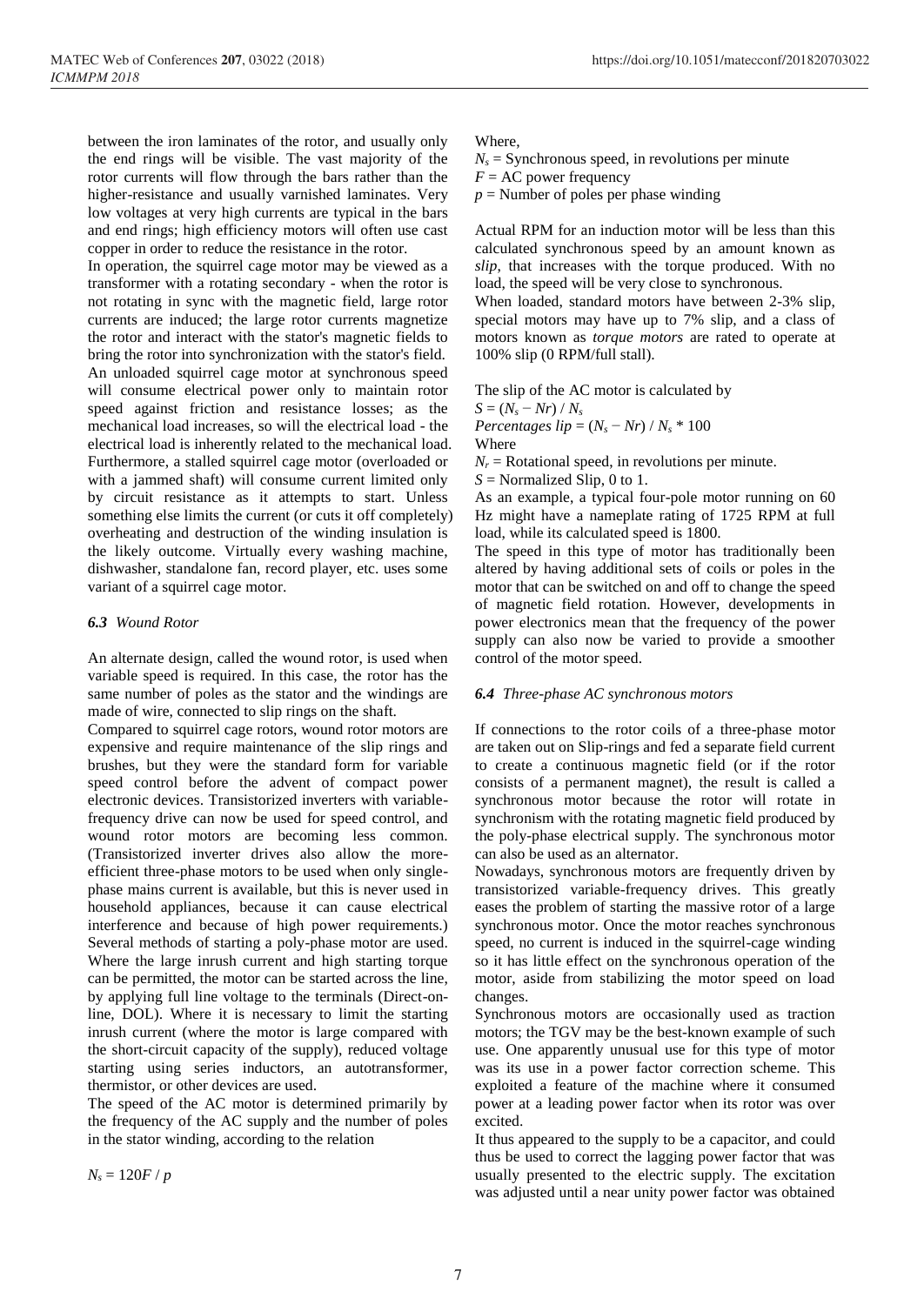(often automatically). Machines used for this purpose were easily identified as they had no shaft extensions. They were referred to as *synchronous capacitors*.

#### *6.5 Two-phase AC servo motors*

A typical two-phase AC servo motor has a squirrel-cage rotor and a field consisting of two windings:1) a constantvoltage (AC) main winding, and 2) a control-voltage (AC) winding in quadrature with the main winding so as to produce a rotating magnetic field. The electrical resistance of the rotor is made high intentionally so that the speed-torque curve is fairly linear. Two-phase servo motors are inherently high-speed, low-torque devices, heavily geared down to drive the load.

### **7. CONSTRUCTION AND WORKING PRINCIPLE**

Two pieces are welded together due to the pressure exerted by the two materials, which are connected to the lower and upper arms, where the upper arm is movable and the lower arm is also movable.

### *7.1 Working*

Traditionally, friction welding is carried out by moving one component relative to the other along a common interface, while applying a compressive force across the joint. The friction heating generated at the interface softens both components, and when they become plasticized the interface material is extruded out of the edges of the joint so that clean material from each component is left along the original interface. The relative motion is then stopped, and a higher final compressive force may be applied before the joint is allowed to cool. The key to friction welding is that no molten material is generated, the weld being formed in the solid state.



Figure 12: Welded plates sample

## **8. ADVANTAGES**

Friction welding has been used by the automotive industry for decades in the manufacture of a range of components. The process is attractive for several reasons.

- The friction heating is generated locally, so there is no widespread softening of the assembly
- The weld is formed across the entire crosssectional area of the interface in a single shot process
- The technique is capable of joining dissimilar materials
- The process is completed in a few seconds with very high reproducibility - an essential requirement for a mass production industry.

Now, a new variant from the same stable of friction processes, known as 'friction stir welding', is finding increasing use in the fabrication of automotive components, even though its processing speed is not yet as rapid.

## **9. DISADVANTAGES**

- High speed motor is required
- Applicable for particular Products only

## **10. APPLICATIONS**

The original application for friction welding was the welding of long lengths of material in the aerospace, shipbuilding and railway industries. Examples include large fuel tanks and other containers for space launch vehicles, cargo decks for high-speed ferries, and roofs for railway carriages. In the automotive sector the drive to build more fuel efficient vehicles has led to the increased use of aluminum in an effort save weight, which also improves recyclability when the vehicles a scrapped. Such has been the interest in friction welding, which was patented no so long ago, that considerable effort is being made in transferring the technological benefits from aluminum and magnesium to higher temperature materials such as copper, titanium and steels.

## **11. CONCLUSION**

We feel very happy and proud in fabricating this project "FRICTION WELDING MACHINE". Fixture is adjustable and easy to operate which leads to no shifting of welding workpiece during FSW. It's have good vibration absorbing capacity with good axial load carrying capacity which leads to significant defect free friction stir welding. On variable condition sound FSW found without any distortion of weld material due to no excess heat effect. A performance feasibility test should